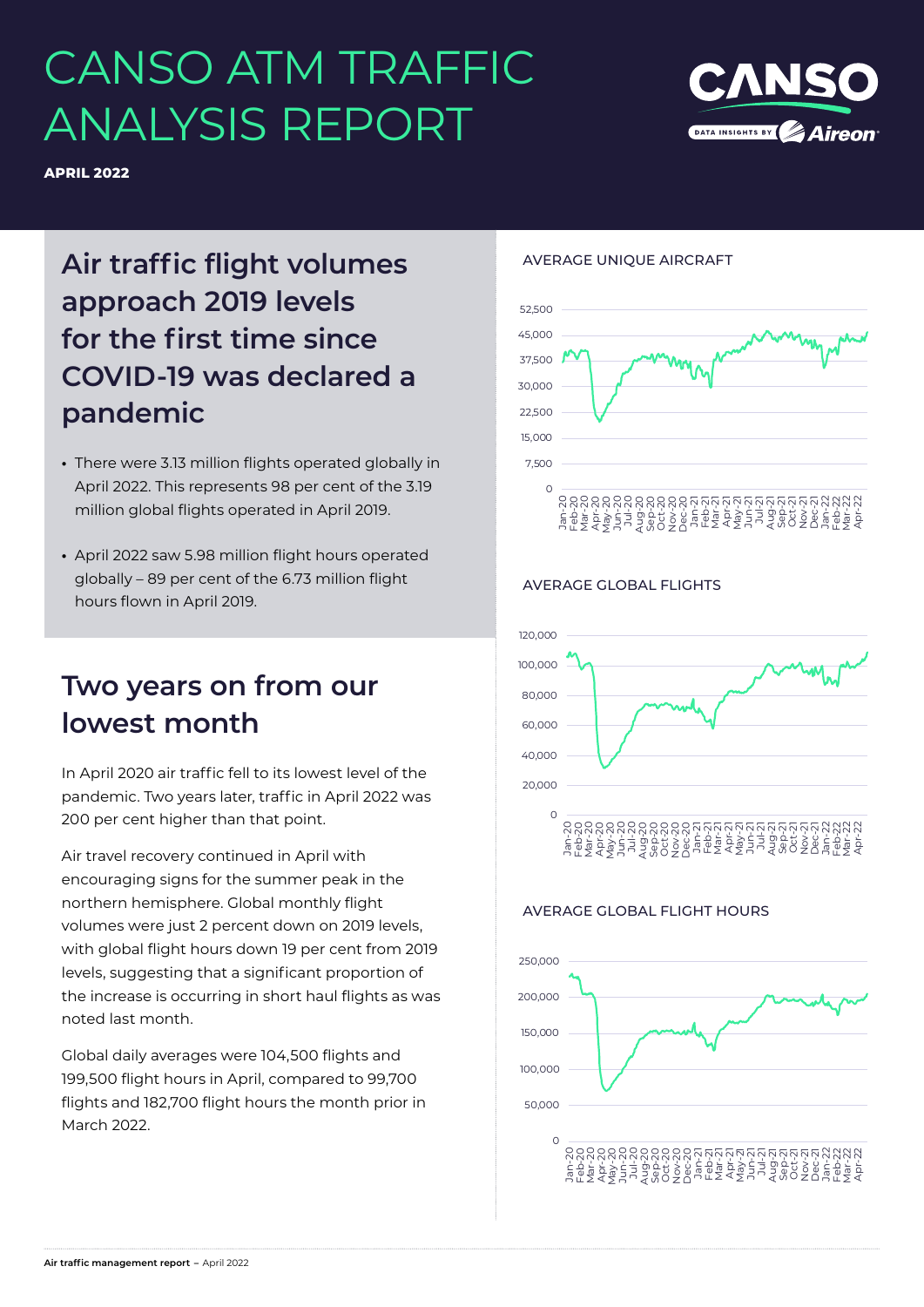## **Global daily flights variation**

ROLLING 7-DAY AVERAGE OF DAILY FLIGHTS



The rolling 7-day average of global daily flight volumes showed a steady increase throughout the month, ranging between 101,000 and 108,700 flights in April. April 30th represents a new recovery high with the 7-day average reaching 108,700, replacing the previous high, which occurred on 4 March 2022.

# **Daily flight hours**

FLIGHT HOURS SINCE APRIL 2019 WITH PERCENTAGE OF DAY-TO-DAY VARIABILITY



Global flight hours are an important metric of ATM workload. The previous post pandemic high, which occurred on 23 July 2021, was replaced on 29th April when 214,500 flight hours operated.

Daily flight hours in April 2022 ranged between 214,500 and 191,000 hours per day.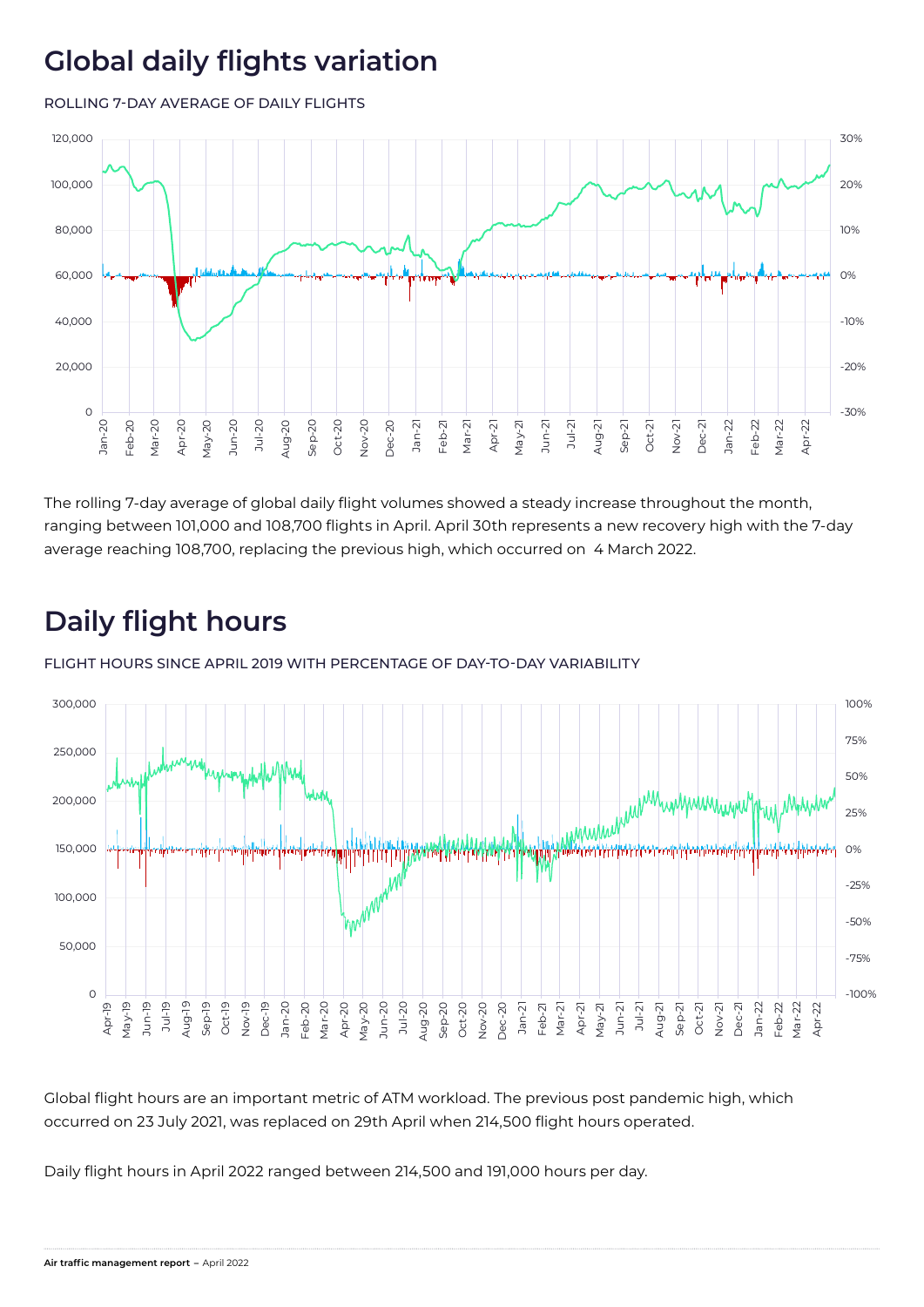### **Percent change in movements by region**



Air traffic recovery in Asia continues to follow a different path than all other regions with traffic volumes remaining at minus 40 per cent of pre-pandemic values. Additional capacity declines in April due to lockdowns in major cities meant only marginal gains were seen in this region over March. Europe on the other hand saw significant growth with the addition of over 5,000 daily flights and over 7,000 daily flight hours over late March as inter-European traffic showed strong recovery. Traffic in the North Atlantic also showed encouraging signs, with steady growth in February, March and April.

### **Tracking the recovery: Flights and flight hours by region**

|                       | Dates                      | Average daily<br>flight hours | Percent change | Average daily<br>movements | Percent change |
|-----------------------|----------------------------|-------------------------------|----------------|----------------------------|----------------|
| <b>Middle East</b>    | 01 Jan 2020<br>24 Apr 2022 | 7,400<br>8,100                | $+9%$          | 6,100<br>5,100             | $-16%$         |
| <b>North America</b>  | 01 Jan 2020<br>24 Apr 2022 | 67,400<br>75,600              | $+12%$         | 38,000<br>48,000           | $+26%$         |
| Europe                | 01 Jan 2020<br>24 Apr 2022 | 44,700<br>44,900              | 0%             | 24,900<br>28,500           | $+14%$         |
| South America         | 01 Jan 2020<br>24 Apr 2022 | 10,700<br>10,000              | $-7%$          | 5,800<br>5,900             | $-2%$          |
| Asia                  | 01 Jan 2020<br>24 Apr 2022 | 74,900<br>47,000              | $-37%$         | 35,000<br>20,800           | $-41%$         |
| Caribbean             | 01 Jan 2020<br>24 Apr 2022 | 9,100<br>8,500                | $-7%$          | 6,400<br>5,900             | $-8%$          |
| Africa                | 01 Jan 2020<br>24 Apr 2022 | 4,200<br>3,800                | $-10%$         | 1,800<br>1,800             | 0%             |
| <b>North Atlantic</b> | 01 Jan 2020<br>24 Apr 2022 | 6,800<br>6,500                | $-4%$          | 2,300<br>2,300             | 0%             |